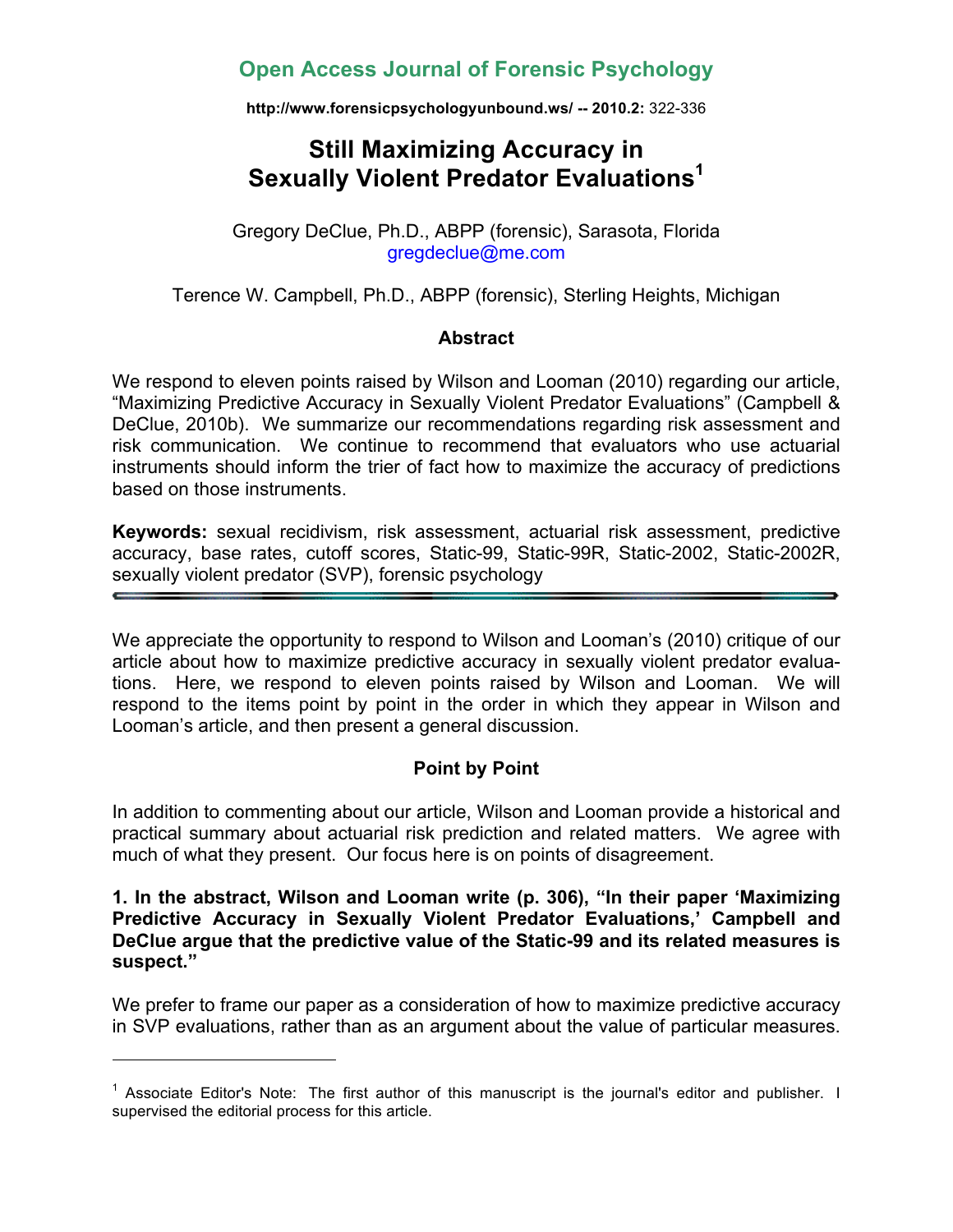Indeed, early in our article (page 149) we present the following five propositions (see the original for citations):

In published, peer-reviewed research, overall, on average,

- 1. The instruments in the Static-99 group are about as accurate as, or more accurate than, other existing actuarial instruments.
- 2. There is no evidence that adding an additional actuarial instrument improves accuracy, compared to one of these instruments alone.
- 3. There is no evidence that structured professional judgment (SPJ) is more accurate than the use of an instrument from the Static-99 group.
- 4. There is no evidence that clinical adjustment to one of these instruments improves accuracy.
- 5. There is no evidence that we can currently predict an individual's risk to sexually re-offend better than a prediction derived from knowing the sexual-recidivism base rate and using one of the instruments in the Static-99 group.

It is important for anyone using or interpreting one of the instruments in the Static-99 group to understand how accurate the instruments are. The accuracy of these instruments is especially important in light of the above propositions. How accurate are current sex-offender risk assessments? They are no more accurate than the instruments in the Static-99 group.

We see this as an important, overriding contrast. Wilson and Looman address *whether* sexual recidivism can be accurately predicted: "At the heart of the matter is whether or not risk to reoffend can be accurately predicted." In contrast, our primary focus in our paper was *how* to maximize the accuracy of risk assessments and risk communications.

#### **2. In describing the development of risk-assessment tools, Wilson and Looman write (p. 308), "Standardization of the measure requires scoring a sample of individuals on the scale, following them for a period while they are exposed to risk, and then statistically analyzing the outcome data."**

Yes, but some tools are developed retrospectively, using data that have already been collected. We mention this solely to clarify a minor point.

**3. In discussing Florida's SVP process, Wilson and Looman note that only about 3.5 percent of sex offenders are recommended for civil commitment trials. They write (p. 309), "As it makes some sense that these civil proceedings would be**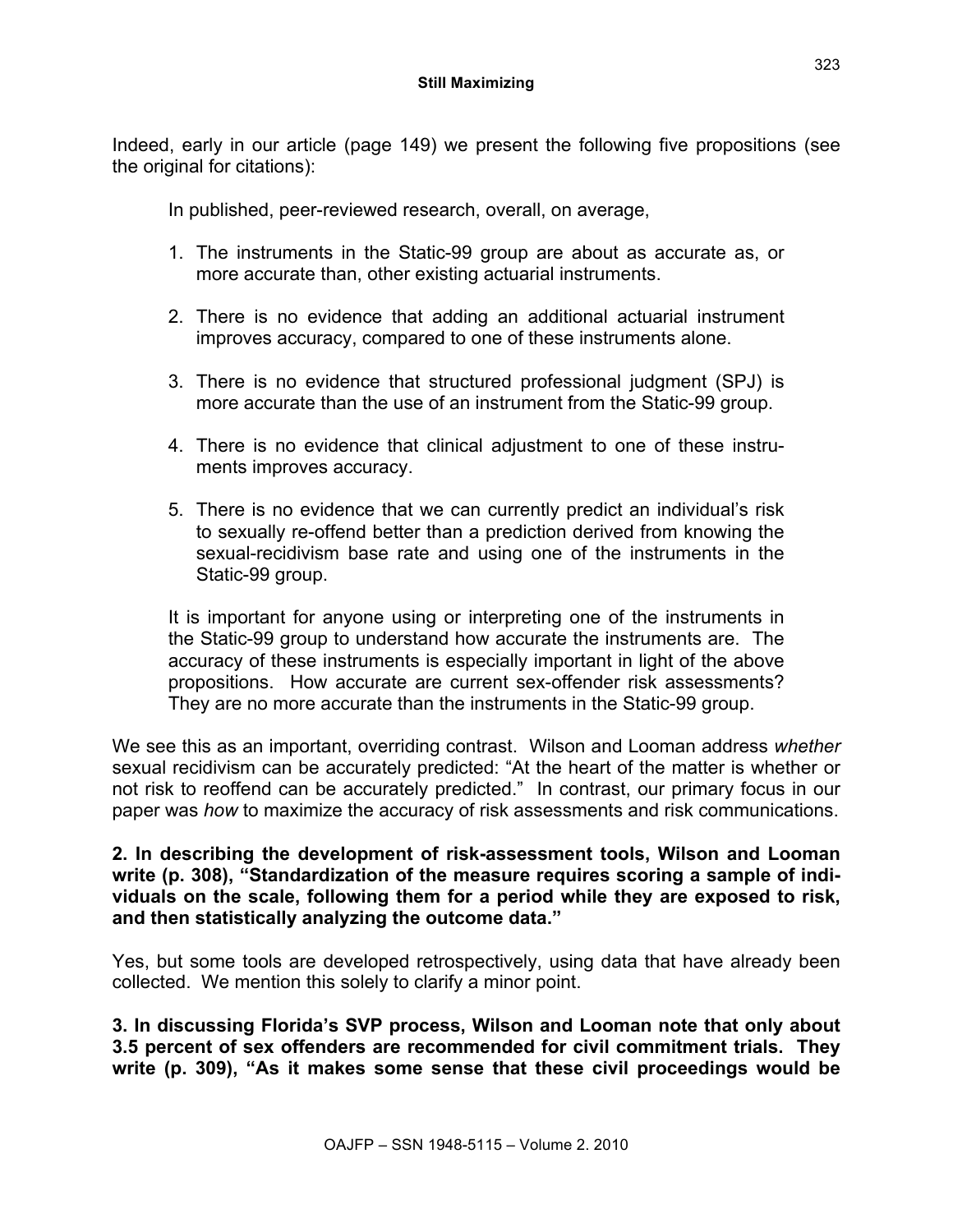#### **used with only those offenders who pose the greatest risk to the public, the logical supposition is that those who pose the greatest risk are exceedingly rare."**

Even after reading this sentence several times in context, we are unsure whether it is at heart a tautology or an unsupported assumption. Perhaps they are expressing that 3.5% is a small number. If so, fine. However, if they are suggesting that those 3.5% are in fact the most dangerous offenders, it is worth mentioning that we do not know that. Although Florida's Sexually Violent Predator Program (for example) aspires to identify the most dangerous sexual offenders and recommend them for civil commitment, we do not have empirical data regarding the level of success at that endeavor.

**4. Wilson and Looman write (p. 311), "Equating risk assessment with medical diagnosis, as Campbell and DeClue attempt to do, is patently inappropriate." They quote Hanson and Howard (2010, p. 276), who wrote: "In contrast to diagnoses, risk assessments estimate the likelihood of an event that has not yet hap**pened, and may never happen. There (sic) are inherently stochastic,<sup>2</sup> and the **future outcome can only be estimated with a certain probability."**

This is central to our article, and we will address it at some length. We are not alone in construing risk prediction as subject to binary classification analysis. In our article, we mention three strong recommendations that risk assessments are subject to binary classification analysis (p. 153):

Addressing the accuracy of violence predictions, Hart, Webster and Menzies (1993, p. 698) recommended: "To help prevent future misinterpretations and to facilitate inspection and (re-) analysis by readers, we recommend that journal editors require authors to report in their manuscript the raw data for any 2 X 2 analyses. Such data are easily presented in the form of text or tables."

Consistent with the positions of Hart et al. (1993), Serin and Brown (2000, p. 263) list as Commandment 8 in their "10 Commandments of Risk Assessment": "Thou shalt know thy false positive and false negative rates for specific cut offs." Additionally, Craig, Browne, and Stringer (2004, p. 8) advise, "Any risk classification compares prediction with actual outcome using 2 X 2 contingency tables."

 $2$  We briefly address two minor points here. First, we do not equate risk assessment with medical diagnosis. Second, even if we did, some diagnostic medical procedures, including EKG, EEG, blood pressure, and temperature, are also considered to be stochastic processes. For a basic description, see http://en.wikipedia.org/wiki/Stochastic\_process The fact that binary classification is useful in some medical testing does not support a claim that it is an inappropriate way to assess the accuracy of risk predictions.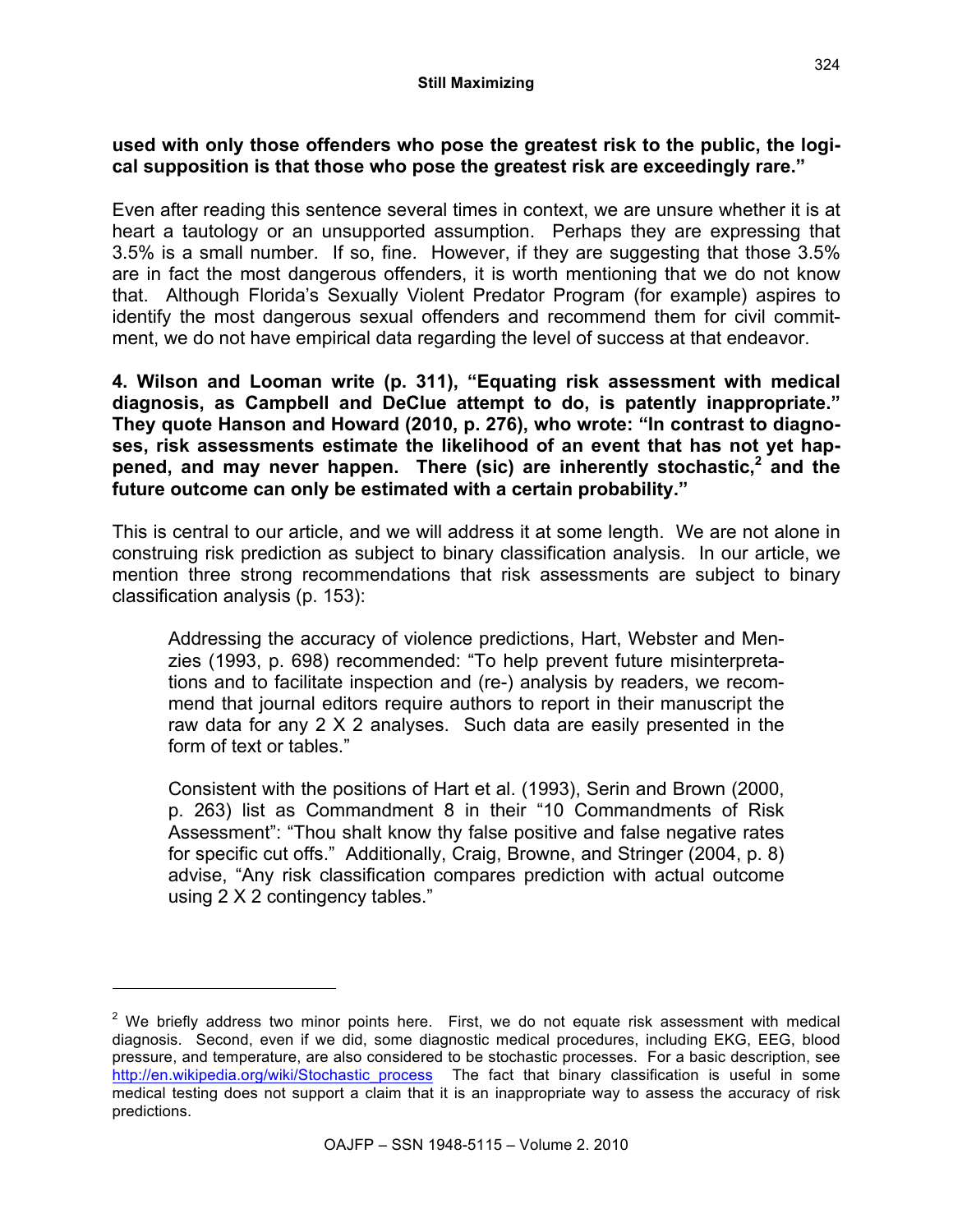Another prominent writer and researcher regarding risk assessment wrote the following in 1998:

Before reviewing the research evidence on risk assessment, some basic comments on the measurement of predictive accuracy are in order. The evaluator's task is to correctly identify those offenders who will reoffend and those who will not. Because prediction is never expected to be exact, two types of errors are always possible. The evaluator may incorrectly believe that an offender will recidivate or incorrectly believe that the offender will not recidivate. Each case fits into only one of the four cells of the 2 X 2 prediction table: (a) dangerous/reoffends, (b) safe/reoffends, (c) dangerous/does not reoffend, and (d) safe/does not reoffend (see Figure 1). Although the accuracy of 2 X 2 tables is often indexed by the "percentage correct" ( $[a + d] / [a + b + c + d]$ ), the percentage correct is highly influenced by the recidivism base rate  $(Ia + b) / [a + b + c 4 - d]$ . If few offenders recidivate, as is often the case in sexual offender outcome studies, then the simplest way to maximize the percentage correctly classified is to predict that no one will reoffend. Consequently, researchers prefer to use statistics that measure the degree of association between the prediction and the outcome.

That quote is from page 53 of Hanson's (1998) article in *Psychology, Public Policy, and Law,* "What do we know about sex offender risk assessment?" It is noteworthy that the following conclusions, which could be drawn from Campbell and DeClue (2010b), were explicitly stated by Hanson in 1998 as "some basic comments on the measurement of predictive accuracy":

- "The evaluator's task is to correctly identify those offenders who will reoffend and those who will not."
- "Each case fits into only one of the four cells of the 2 X 2 prediction table."
- "If few offenders recidivate, as is often the case in sexual offender outcome studies, then the simplest way to maximize the percentage correctly classified is to predict that no one will reoffend."

Thus, in construing risk assessment as subject to binary classification analysis, we are in concurrence with Hanson (1998), as well as Hart et al. (1993), Serin and Brown (2000), and Craig et al. (2004). For context, consider that all of the following are binary decisions:

• An SVP evaluator's decision in preparing a written report, whether the person is "likely,"<sup>3</sup> "more likely than not,"<sup>4</sup> etc., to engage in sexual violence.

 $3$  For example, in Florida. See Florida Statutes, Chapter 394.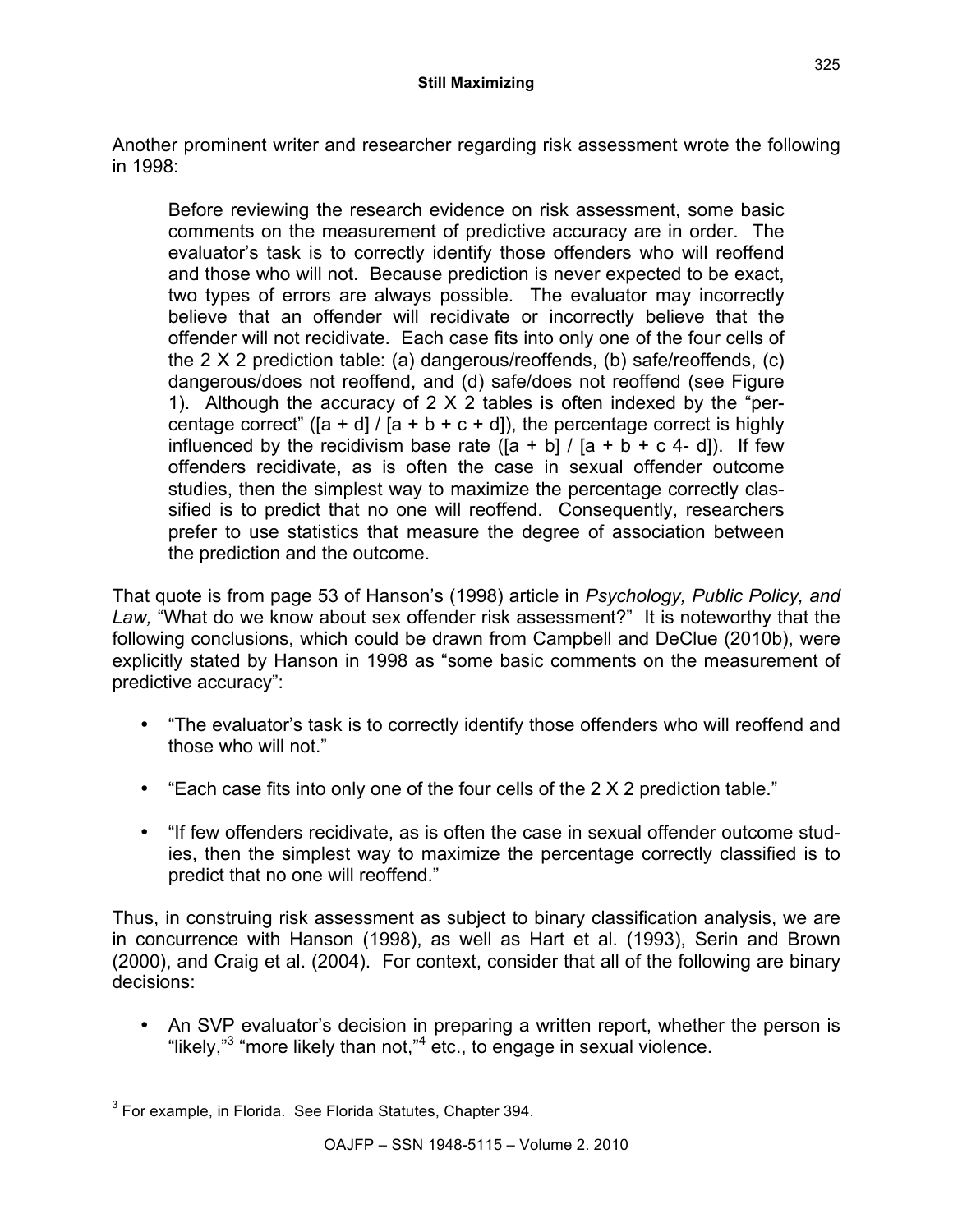- The decision of a state's Sexually Violent Predator Program whether to recommend that the Office of the State Attorney file a petition for civil commitment.
- The decision of the Office of the State Attorney whether to file a petition for civil commitment.
- A judge's decision whether to find probable cause to confine the respondent and set the case for trial
- A judge's or jury's decision whether to find that the person meets criteria for civil commitment.

### **5. Wilson and Looman write, "Campbell and DeClue . . . go on to make the case that, with the new recidivism norms discussed above, the greatest predictive accuracy is achieved when predicting that no one will re-offend . . ." (p. 311).**

That accurately reflects the empirical results of most of our analyses. We remind the reader that this is quite similar to what Hanson wrote in 1998 (p. 53): "If few offenders recidivate, as is often the case in sexual offender outcome studies, then the simplest way to maximize the percentage correctly classified is to predict that no one will reoffend." This is not new. If, in 2010, it is controversial, perhaps that is in part because, as Hanson (1998, p. 53) wrote in the next sentence, "Consequently, researchers prefer to use statistics that measure the degree of association between the prediction and the outcome."

As researchers compare the accuracy of various risk-assessment instruments, and as evaluators choose which instrument to use, it is useful to consider various "statistics that measure the degree of association between the prediction and the outcome." When it comes to interpreting the meaning of a score on a particular risk-assessment instrument, evaluators—and judges, juries, and others—get more directly useful information from the positive predictive value (PPV) and its confidence interval. That brings us to another point mentioned by Wilson and Looman.

### **6. Wilson and Looman write (p. 311), "Campbell and DeClue . . . go on to make the case that . . . the confidence interval which can be ascribed to individual risk predictions (based on group data) is so broad as to be essentially meaningless."**

In our article, we recommend the use of confidence intervals in reporting risk, but we do not address ascribing confidence intervals to individual risk predictions. We invite the reader to compare brief sections from two papers published in 2010. The first section is from Hanson and Howard (2010, p. 279, citation omitted, emphasis added):

<sup>&</sup>lt;sup>4</sup> For example, in Missouri. See Missouri Statutes, Chapter 632.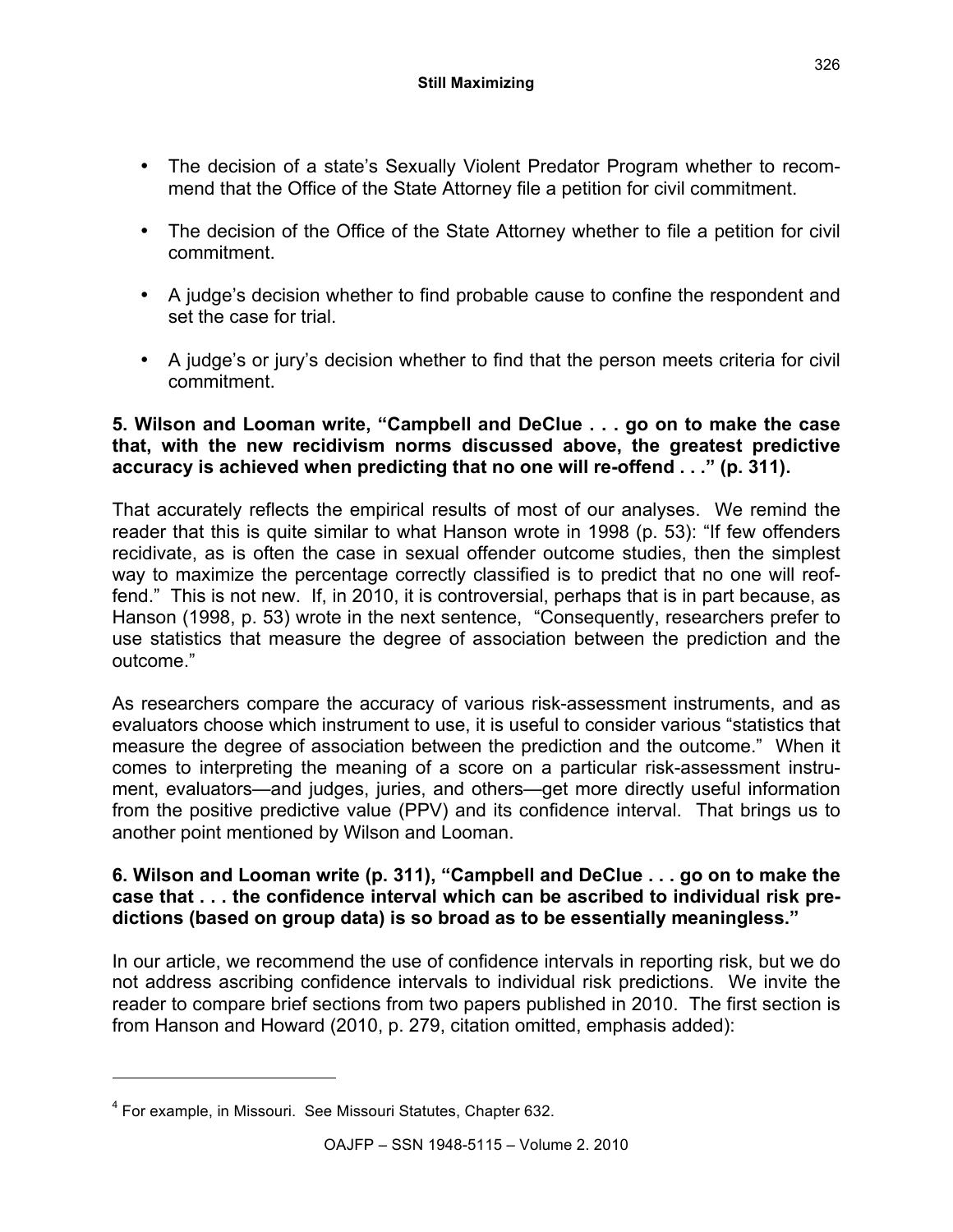How then, should the accuracy of risk assessments be reported? We believe that one plausible approach to reporting predictive accuracy is to *report the confidence interval* for the estimate derived from the group that the individual most closely resembles. Evaluators will also need to make a separate, non-quantitative judgment.<sup>5</sup>

The second brief section is from our article (Campbell & DeClue, 2010b, p. 166):

We recommend a straightforward procedure for evaluators to follow in conducting the actuarial portion of sexual-recidivism risk assessments:

- 1. Identify the most appropriate risk-assessment instrument for the population.
- 2. Identify (or estimate) the local base rate.

l

3. Compute and report the PPV, with confidence intervals, for that score on that test with that base rate.

Because test utilities, including PPV, of the Static-99 vary along with variations in base rates, evaluators need to know (or reasonably estimate) their local base rate in order to interpret a Static-99 score.

Throughout our article, when we discuss confidence intervals, it is about confidence intervals around PPV. We consistently address group data, not individual confidence intervals. The example in our Appendix A, involving the Static-2002R, is for group data: For the 526 subjects in the Static-2002R Routine Sample, the 5-year detected sexual recidivism base rate was .053. Using a cutoff score of 11 or higher, the PPV is 0.5, with a 95% confidence interval of about .02 to .97. See our Tables 13 (from page 170) and B-23 (from page 212).

<sup>&</sup>lt;sup>5</sup> Our decision to not quote Hanson's discussion of the non-quantitative judgment is not an indication of whether we think it is important. Here, our focus is on what Hanson calls quantitative judgment and what we call the actuarial portion of a risk assessment.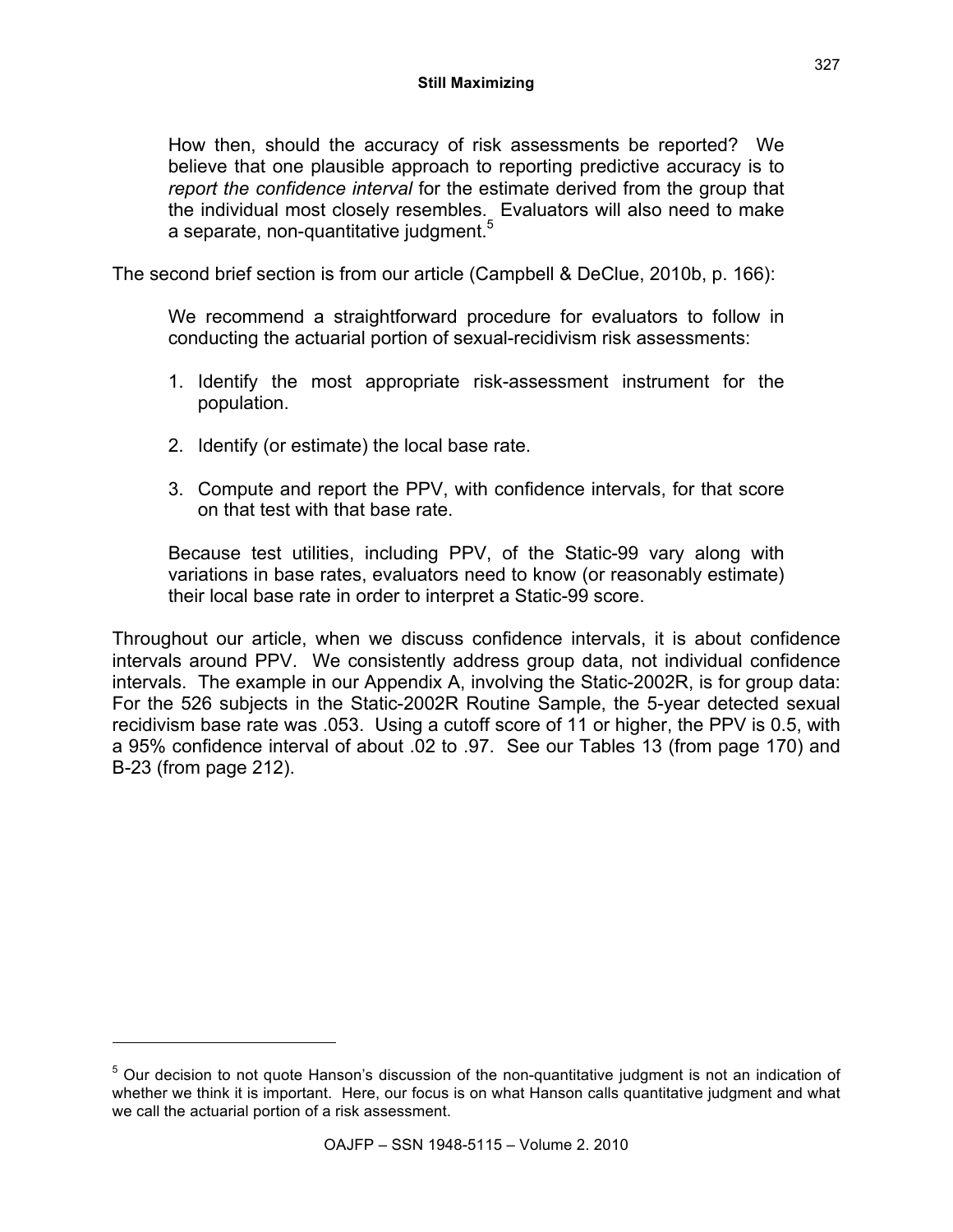#### **Still Maximizing**

| Score          | N              | <b>Detected</b> | Detected to          | Not Detected to      |
|----------------|----------------|-----------------|----------------------|----------------------|
|                |                | Recidivism      | <b>Have Sexually</b> | <b>Have Sexually</b> |
|                |                | Rate            | Recidivated          | Recidivated          |
| $-2$           | 8              | .000            | 0                    | 8                    |
| $-1$           | 16             | .000            | $\overline{0}$       | 16                   |
| 0              | 36             | .000            | $\overline{0}$       | 36                   |
|                | 48             | .021            |                      | 47                   |
| $\overline{2}$ | 57             | .018            |                      | 56                   |
| 3              | 70             | .029            | $\overline{2}$       | 68                   |
| 4              | 79             | .038            | 3                    | 76                   |
| 5              | 69             | .072            | 5                    | 64                   |
| 6              | 67             | .060            | 4                    | 63                   |
|                | 39             | .128            | 5                    | 34                   |
| 8              | 21             | .143            | 3                    | 18                   |
| 9              | 12             | .250            | 3                    | 9                    |
| 10             | $\overline{2}$ | .000            | 0                    | $\overline{2}$       |
| 11             | $\overline{2}$ | .500            |                      |                      |
| 12             | 0              | .000            | $\overline{0}$       | $\overline{0}$       |
| 13             | 0              | .000            | 0                    | $\overline{0}$       |
| <b>Totals</b>  | 526            | .053            | 28                   | 498                  |

Table 13<sup>6</sup> Static-2002R Scores and Observed Sexual Recidivism within 5 Years Routine Sample

## Table B-23 Accuracy Levels for Static-2002R, Cutoff of 11 or Higher, 5-Year Follow-up Routine Sample

|                              | Detected to Have<br>Reoffended | Not Detected to<br><b>Have Reoffended</b> | Totals |
|------------------------------|--------------------------------|-------------------------------------------|--------|
| Predicted to<br>Reoffend     |                                |                                           |        |
| Not Predicted to<br>Reoffend | 27                             | 497                                       | 524    |
| Totals                       | 28                             | 498                                       | 526    |

Sample BR =  $.053$ , TPR (Sensitivity) =  $.04$ , FPR =  $.002$ , Specificity =  $.998$ Overall Accuracy at this BR = .9468, PPV at this BR = .50, NPV at this BR = .95

Although the 95% confidence interval for PPV is very wide, it is not an artificial statistic derived from estimating the risk for an individual person. It addresses the degree of

 $<sup>6</sup>$  For the readers' convenience, these tables are numbered the same as they were in our previous article.</sup>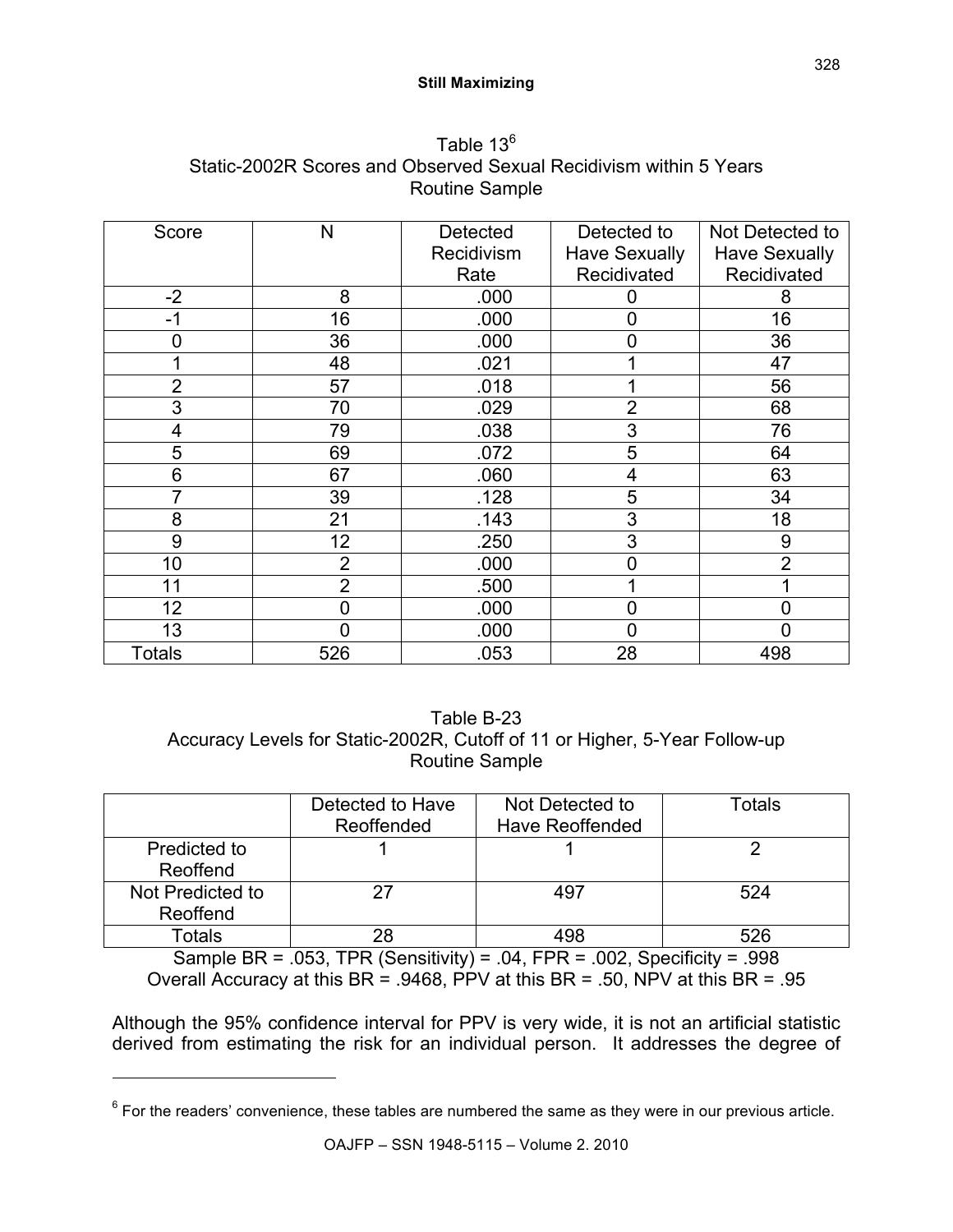statistical confidence associated with the conditional probability that persons in that sample with a score of 11 or higher were detected to sexually reoffend within five years.

For perspective, consider the negative predictive value (NPV) for the same sample with the same cutoff score. NPV is .95, with a 95% confidence interval of about .92 to .97. Again, see our tables B-23 and 13. Also, see the discussion in Appendix A of Campbell and DeClue (2010b).

Why is it that the confidence interval around PPV (predictions that persons would sexually reoffend) is so large (.02 to .97) and the confidence interval around NPV (predictions that persons would not sexually reoffend) is so small (.92 to .97)? We believe that the key lies in the data, not in our methods of computing confidence intervals. As can be seen in Table 13, at a cutoff score of 11, half of the people sexually reoffend, and half do not. At all lower cutoff scores, most of the people are not detected to sexually reoffend.

As can be seen in Table B-23, which uses a cutoff score of 11, we "predict" that everyone with a Static-2002R score of 11 or higher will be detected to sexually reoffend. There are two such subjects. One of them was detected to sexually reoffend, and the other one was not. The reason the PPV is .5 is that half (1 of 2) people in that sample were successfully "predicted" to sexually reoffend.

It can also be seen in Table B-23 that, still using a cutoff score of 11, we "predict" that everyone with a score below 11 will not be detected to sexually reoffend. There are 524 such subjects, and 497 (95%) of them were not detected to sexually reoffend. NPV is .95.

For this group data, a key reason that the confidence interval for PPV is so wide is that the "prediction" is based on 2 subjects. In contrast, for NPV, the "prediction" is based on 524 subjects, and the confidence interval is much tighter.

To illustrate the same point about uncertainty using language other than "confidence interval" (and relying less on math), consider an altered version of a recommendation from Hanson and Howard (2010, p. 280) for how an evaluator could express findings from the quantitative stage of a risk assessment. The altered version is "Previous studies have found that 50% of offenders with similar characteristics as Mr. X were reconvicted of a sexual offense within 5 years."<sup>7</sup> We believe that it would be misleading for an evaluator to say or write, "In a study of 526 subjects, people who scored on the Static-2002R as Mr. X did, had a 50% chance of reoffending within 5 years," at least unless the evaluator clarifies that claim. "In that study, there were two people who

 $7$  The original was "Previous studies have found that 20% of offenders with similar psychological characteristics as Mr. X were reconvicted of a sexual offense within 5 years." We changed "20%" to "50%" to maintain consistency with the example we have been considering. We deleted "psychological" because some of the variables (e.g., age, number of prior convictions) are usually not called "psychological" characteristics.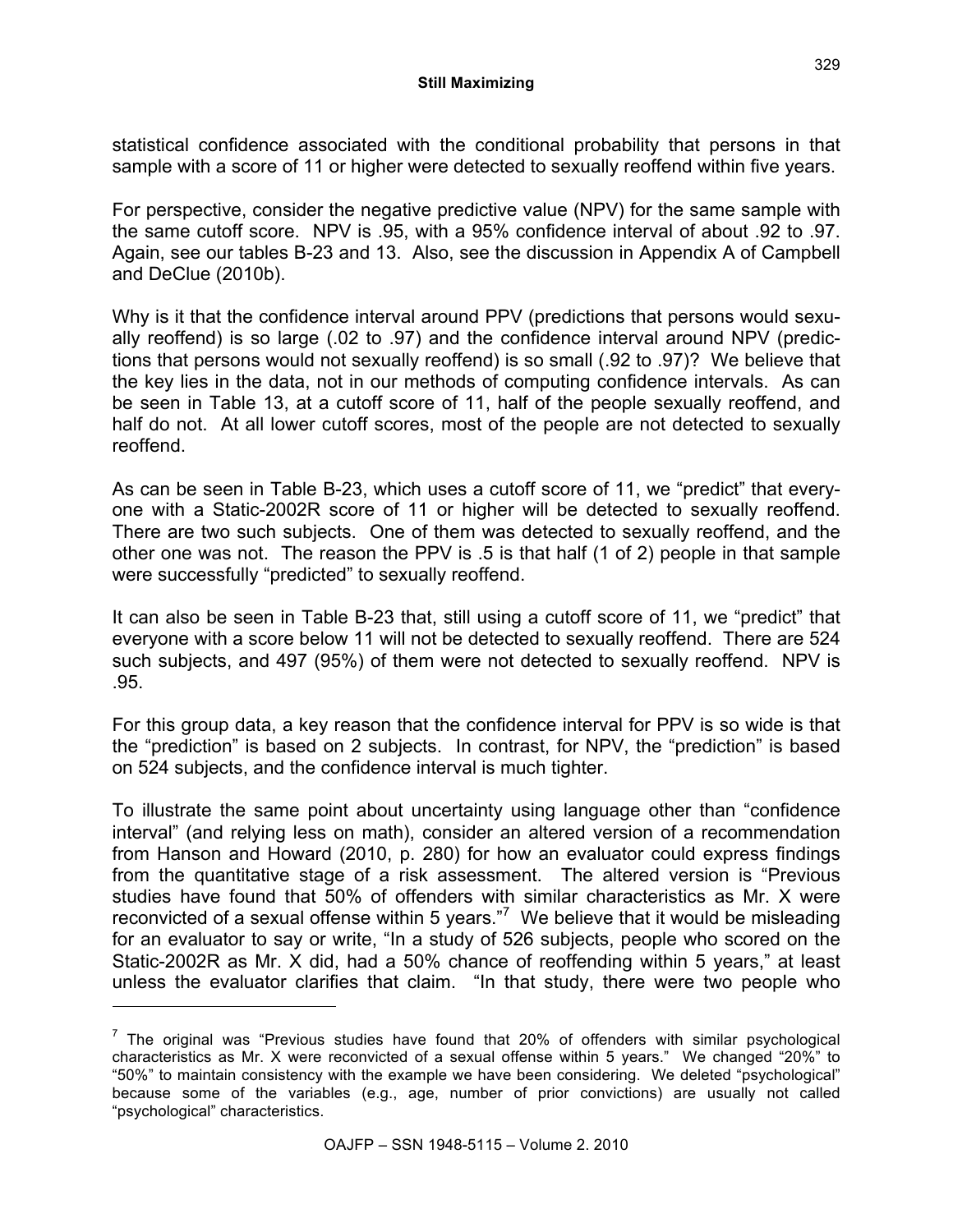scored on the Static-2002R like Mr. X did. One of them was detected to sexually reoffend within the five-year period, and the other one did not." $8$ 

#### **7. Wilson and Looman write (p. 312, emphasis in original), "Simply put, the Static-99 and its progeny were not designed to facilitate answering of the 'more likely to than not' question faced by SVP evaluators,** *no matter how much they may want them to.* **. . . Campbell and DeClue appear to argue that we must be able to separate offenders into finite groups–those who will and those who will not reoffend."**

Florida's Administrative Code can help us consider these statements. Use of the Static-99 is mandated by Florida's Sexually Violent Predator Program and Florida Administrative Code  $65E-25$ <sup>9</sup> Prior to October 2009, the program employed the Static-99. Since that time, the program has changed to the Static-99R. Florida Administrative Rule 65E-25.001(2)(b) states, "*The evaluator's clinical opinion shall be the product of clinical judgment guided by the application of assessment instruments* helpful in the prediction of sexual offender recidivism. Each clinical evaluation shall include the Static-99, if sufficient information is available to score that instrument. Evaluators may, in addition to the Static-99, use other assessment instruments as appropriate. *The clinical evaluation shall result in a written report that addresses, at a minimum, whether the evaluated individual suffers from a mental abnormality or personality disorder that makes the person likely to engage in acts of sexual violence if not confined in a secure facility for longterm control, care, and treatment."* [emphasis added]

The two italicized sections address the points raised just above by Wilson and Looman. Truncating the last sentence quoted from Florida's Administrative Code, the Code requires that the clinical evaluation *shall* result in a written report that addresses . . . whether the evaluated individual is likely to engage in acts of sexual violence if not confined. So, evaluators must be able to—or at least must attempt to—separate offenders into finite groups: those who are likely to engage in acts of sexual violence, and those who are not likely to do so. Disregarding for the moment the distinction between "likely" and "more likely than not," the Administrative Code demands that evaluators separate referred persons into two finite groups. The earlier italicized sentence requires that the evaluator's clinical opinion *shall* be guided by the assessment instruments, which *shall* include the Static-99. To be sure, Florida's Administrative Code does not assert that evaluators shall be correct every time, but the Code does require that the evaluator

 $8$  An evaluator could present a risk prediction based on more subjects if a lower cutoff score were used. For example, with a cutoff score of 7, the evaluator could report the detected sexual recidivism rate for 64 subjects. As can be seen in Table 13 above and in Table B-21 on page 211 of our prior article, 12 of those 64 people (19%) were detected to sexually recidivate within the 5-year follow-up period. The greater number of subjects would lead to a somewhat narrower confidence interval for PPV (that is, more confidence in the accuracy of the assessment).<br><sup>9</sup> See https://www.frulee.org/actauray/Chapterl

See https://www.flrules.org/gateway/ChapterHome.asp?Chapter=65E-25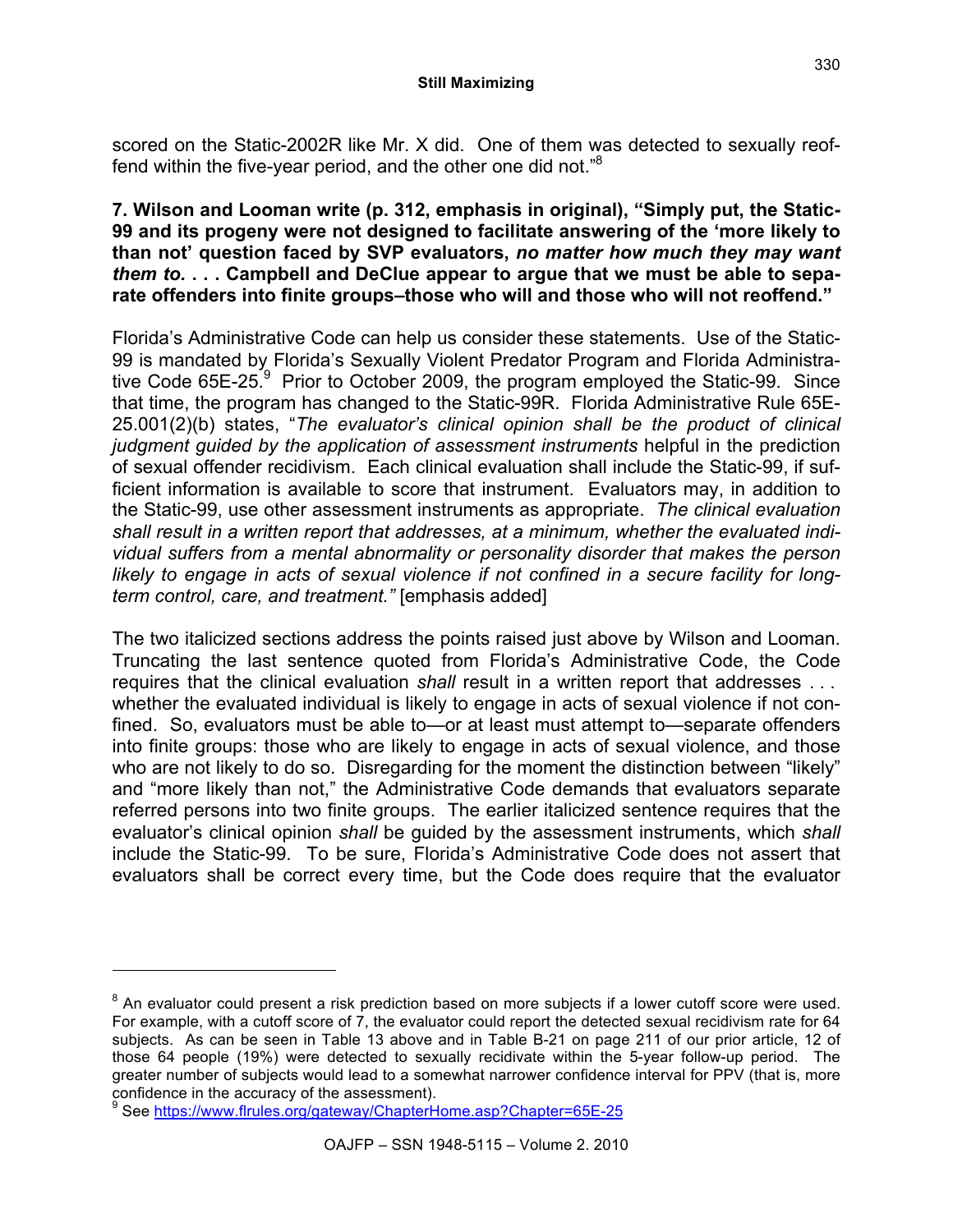shall be guided by the Static-99, and shall address whether the person is likely to engage in acts of sexual violence if not confined.<sup>10</sup>

In considering Wilson and Looman's statement that "The Static-99 and its progeny were not designed to facilitate answering of the 'more likely to than not' question faced by SVP evaluators, we look to the "Static-99 Coding Rules Revised, 2003" at www.static99.org. The following is clearly stated on page 3: "This instrument provides explicit probability estimates of sexual reconviction." For the samples in research groups, scores on Static-99 (or related instruments) can be used to calculate an explicit probability of sexual reconviction. That is the positive predictive value (PPV), with confidence intervals.

**8. Wilson and Looman write, "All in all, attendance to 'in-treatment change'– throughout intensive institutional treatment to community-based (and, perhaps, lifelong) maintenance–is probably a more informative endeavor than simply measuring who did or did not commit a new sexual offense. This is particularly true for SVPs . . ." (p. 312, citations omitted).**

We can imagine that there may be some situations in which attendance to treatment change is more important than measuring who did or did not commit a new sexual offence. However, neither of us has ever been involved in such a situation. We have no further comment about that.

**9. Wilson and Looman write (pp. 313-314, citations and caveats omitted), "There is a certain degree of face validity associated with the process. For example, most evaluators will agree that a person who scores a "3" on the Static-99 and who is also phallometrically judged to be pedophilic warrants greater attention than a person with a similar score who does not show pedophilic sexual arousal. Similarly, a person with Static-99 score of "6" combined with a Psychopathy Checklist-Revised (PCL-R; Hare, 2003) score of "30" causes more concern than someone with a similar Static-99 score and a PCL-R score of "18."**

We addressed similar examples in a prior paper, "Flying blind with naked factors: Problems and pitfalls in adjusted actuarial sex-offender risk assessment" (Campbell & DeClue, 2010a), so we will be brief here. It is telling that Wilson and Looman present the impact of such examples in terms of "most evaluators agree," "warrants greater attention," and "causes more concern," rather than mentioning empirical findings. In addition, such comparisons are artificial, in that no judge or jury is presented with two sex offenders and instructed to civilly commit one of them and let the other one go. Instead, in a typical SVP case, a judge or jury considers the fate of one person at a time.

 $10$  In practice, Florida's Sexually Violent Predator Program requires contract evaluators to include a yes (meets criteria for civil commitment) or no "bottom line" opinion in every report.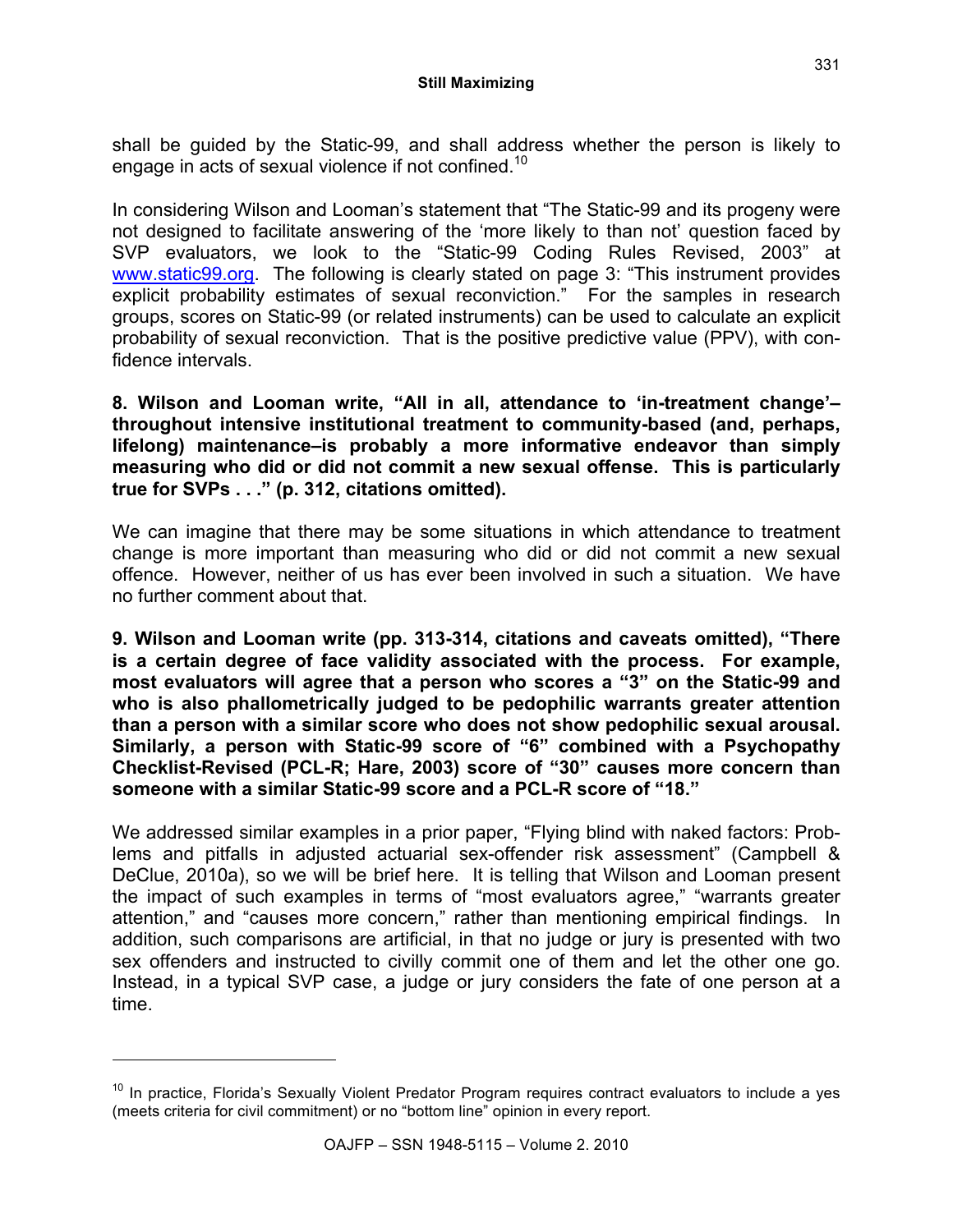#### **Still Maximizing**

To take the first example first, an evaluator might be tempted to tell the trier of fact that the evaluee should be considered more dangerous than most people with a Static-99 score of 3, because this person is known to have shown a physiological attraction to children. As we mentioned in the "Flying blind" paper, there are at least two major problems with such an interpretation. First, the Static-99 includes items that are intended to tap paraphilia and antisociality, and are easily measurable from the type of data found in prison files. Therefore, it can be a form of double dipping to treat paraphilia and antisociality/psychopathy as if they were risk factors that are independent of the items on the Static-99.

Second, in the absence of data showing that a variable adds incremental validity to a ten-item risk-assessment instrument, is it clinical judgment or a guess whether and to what extent the additional variable increases risk beyond what would be expected based on the actuarial instrument alone? We remind readers that when six items were added to the four-item Rapid Risk Assessment for Sex Offense Recidivism (RRASOR; Hanson, 1997) to form the Static-99, there was only a small increase in accuracy (AUC increased from .68 to .71; see Table 4, page 126 of Hanson & Thornton, 2000). Without supporting data, it would be precarious to predict that adding one item to the resulting ten-item scale (Static-99) would increase the accuracy of risk predictions.

The other example Wilson and Looman mention is "a person with Static-99 score of 6 combined with a Psychopathy Checklist-Revised (PCL-R; Hare, 1993) score of 30." Some of the same data would contribute to a PCL-R score of 30 and to a Static-99 score of 6, so those two scores are not independent. It may well be that "most evaluators agree" that a combination of scores such as that "warrants greater attention" and "causes more concern" than some other combinations. However, could an evaluator testify with a reasonable degree of certainty that a Static-99R risk assessment should be enhanced due to a score on the other test (PCL-R or plethysmograph)? We believe that an evaluator who chose to do so would have an obligation to explain (a) what incremental validity is, (b) the fact that there are insufficient data to calculate the incremental validity for such a combination, either for groups or individuals, and (c) that the opinion offered by the expert is just the expert's opinion, at best an "educated guess."

**10. Wilson and Looman write (pp. 314-315), "Again, using Florida's SVP program as an example: Among a sample of 121 treatment participators sequentially assessed for treatment track placement, average Static-99 score was 5.96, average score on the PCL-R was 22.72, and average Level of Service Inventory-Revised (LSI-R; Andrews & Bonta, 2000) was 27.61. This represents a high risk/needs population and, as such, we would be generally inclined to suggest that this is the normative sample to which these men should be compared."**

**Wilson and Looman include, in their Footnote 2: "We concede that the Courts have yet to fully accept all recent changes to the Static-99 protocol. Indeed, the Judge in a recent New Hampshire Daubert hearing (New Hampshire v. Thomas Hurley, 07-E-0236) accepted the new scorings based on age, as well as the new**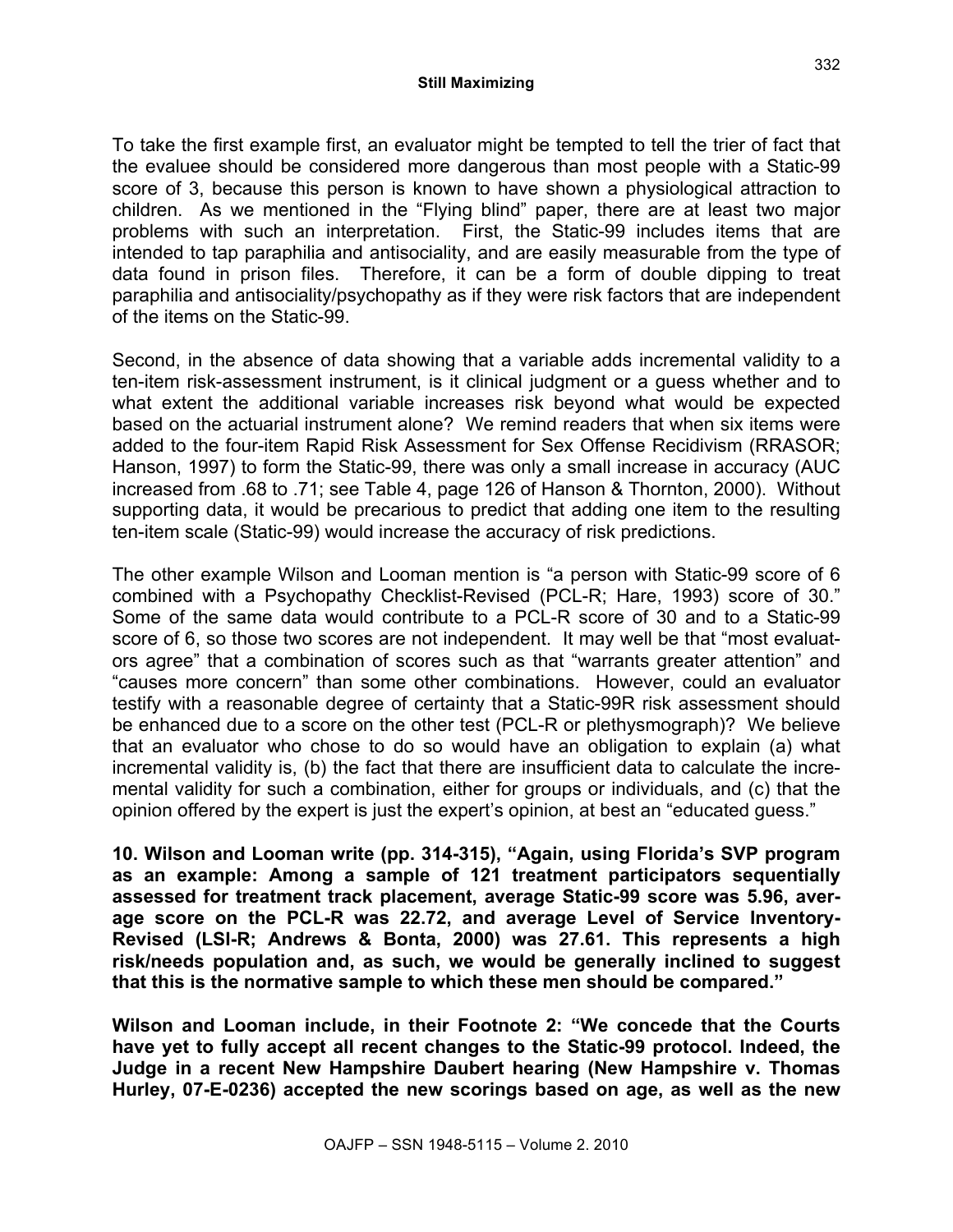**recidivism estimates for 'routine' offenders (thus, acknowledging that reoffense rates have decreased). She did not, however, admit evidence regarding use of normative samples other than routine, citing '(un)reliable principles and methods' in making assignments. Rectifying this situation will require addition empirical validation of the process, specifically regarding clear delineation of inclusion criteria for each normative group and the establishment of inter-rater reliability coefficients with respect to the assignment process."**

Our reading of these two passages is that Wilson and Looman are "generally inclined to suggest" that people who have been civilly committed as sexually violent predators would likely have a base rate of sexual reoffending more like the "High-Risk, High-Need" samples than the routine samples, but that additional empirical data might be needed before one could offer such an opinion in court. From our perspective, the important part is what can an evaluator say in court. We will briefly consider three stages of court proceedings.

First, consider an evaluator testifying at a trial in which a state is seeking to civilly commit a person as a sexually violent predator. Here, the proposition that civilly committed persons are more dangerous than routine sex offenders would be irrelevant to the risk assessment of this person, because he has not been civilly committed.

Second, consider an evaluator testifying at a hearing or trial in which a committed sexually violent predator who has not completed sex-offender treatment is seeking release. At this stage, the proposition that civilly committed persons are more dangerous than routine sex offenders would be relevant, if there is sufficient empirical support for the proposition.

Third, consider an evaluator testifying at a hearing or trial in which a committed sexually violent predator has completed the long-term sex-offender treatment program and is seeking release. At this stage, the proposition that civilly committed persons are more dangerous than routine sex offenders would be somewhat relevant, but a more important issue would be the detected sexual reoffense rate of people who have been civilly committed and have gone on to complete long-term sex-offender treatment.

**11. As a final thought, Wilson and Looman write, "We are concerned that readers of the Campbell and DeClue paper might be unintentionally left with the impression that the original Static-99 scoring and norms, using a cutoff score of '6' projecting a 52 percent chance of reoffending in 15 years, represent the most accurate means of judging who will or will not sexually reoffend upon release to the community, at least using Static-99."**

We agree that the original Static-99 norms are obsolete.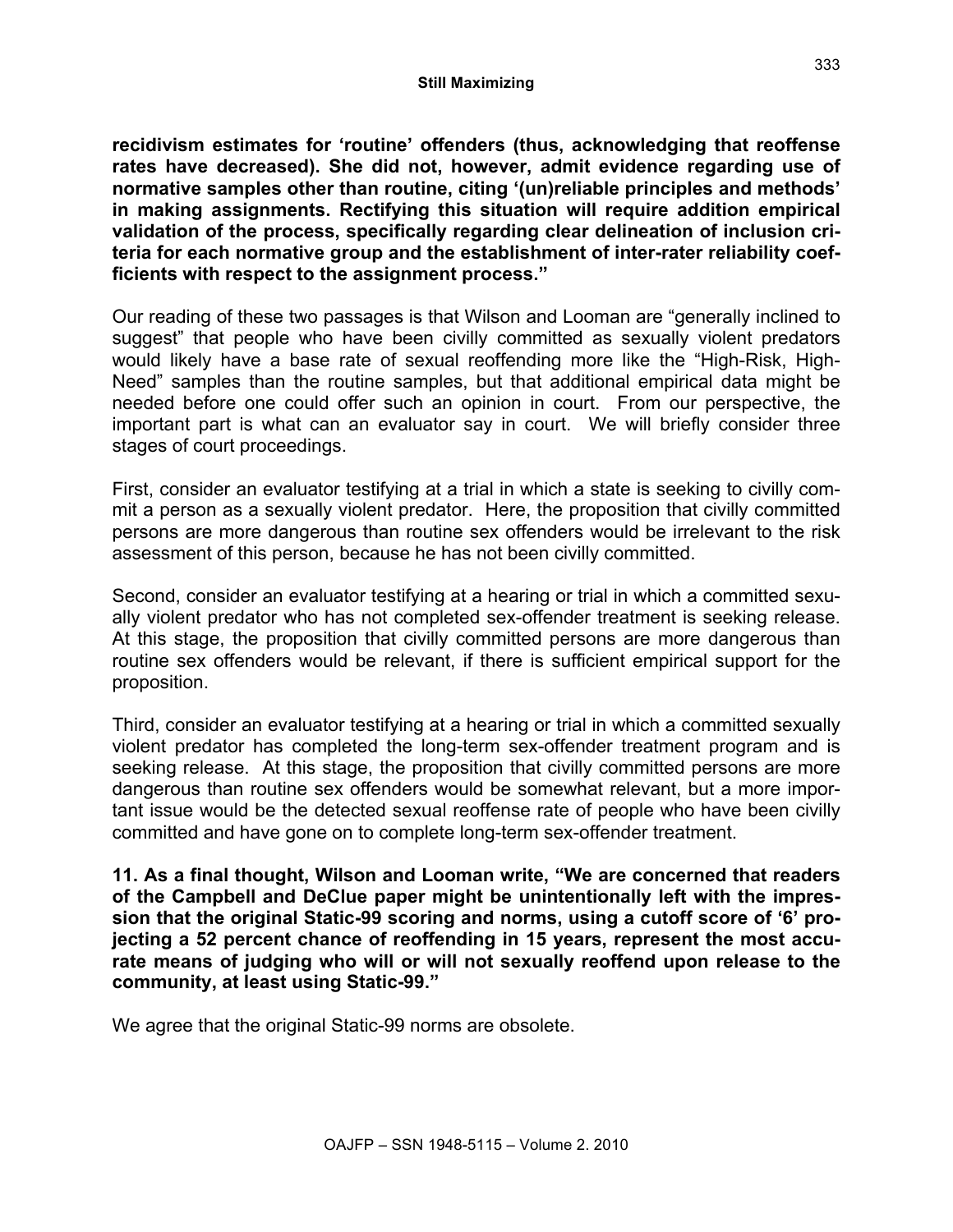## **General Discussion**

To clarify: We do not expect that an SVP evaluee's score on the Static-99 (or related instruments) can directly lead to a probability statement of his likelihood to sexually reoffend. We agree with the Static-99 Coding Rules (page 3; see www.static99.org) that "This instrument provides [the potential for] explicit probability estimates of sexual reconviction" for research samples. In our article critiqued by Wilson and Looman, and in this response to their critique, we explore how to maximize probability estimates from Static-99 and related instruments for the subjects in the research samples. We restate our recommendation regarding risk communication (from page 189 of our prior article):

We do not believe that a forensic clinician must *insist* that the judge or jury make a decision that maximizes overall accuracy. We do not believe that a forensic clinician must *attempt to persuade* the judge or jury to make a decision that maximizes overall accuracy. We believe that a forensic clinician using an actuarial instrument in a risk assessment should *inform* the judge or jury how to maximize the accuracy of risk predictions using the risk-assessment tool. It is up to the judge or jury to make the final decision in a case. An expert conducting an actuarial risk assessment should communicate the findings in a way that shows how to maximize accuracy. Additional information, including tradeoffs associated with different cut scores, may be of interest to the decision maker, and experts should be prepared to describe the tradeoffs associated with using a cut score that does not optimize overall accuracy.

One of us (GD) has presented relevant tables and text from our "Maximizing Predictive Accuracy" article at two jury trials. The experience in the courtroom, questions posed by the jury to the expert at the end of testimony, and the juries' decisions all suggest that jurors are neither confused nor overwhelmed by frequency distributions and contingency tables presented at SVP trials.<sup>11</sup>

Received September 24, 2010; accepted September 29, 2010

 $11$  Incidentally, GD was called as a witness by the State in one case, and by the Respondent in the other case. In both of those cases, the jury decided to civilly commit the Respondent.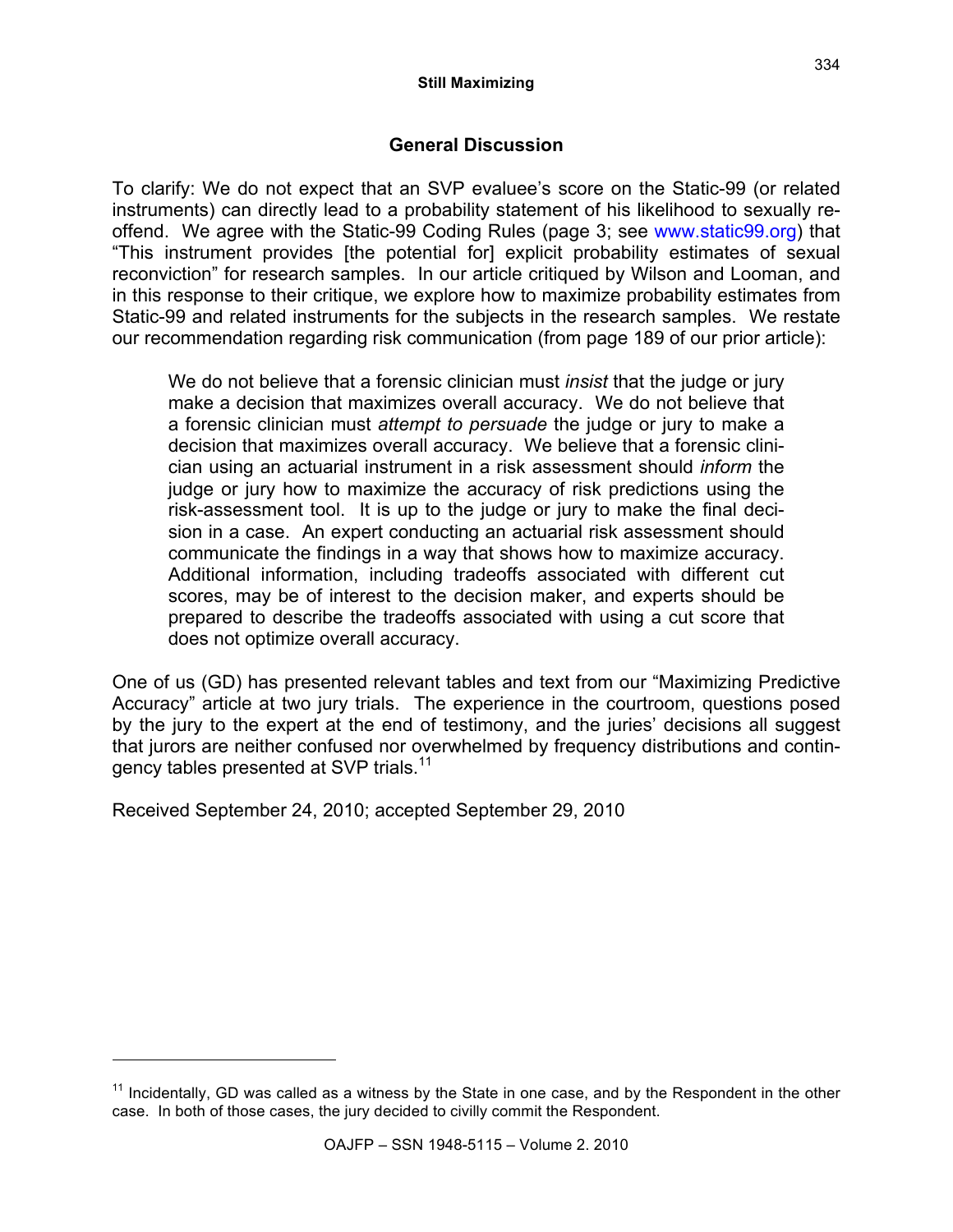### **References**

- Andrews, D. A., & Bonta, J. (2000). *LSI-R: Level of Service Inventory—Revised.* Toronto, ON: Multi-Health Systems.
- Campbell, T. W., & DeClue, G. (2010a). Flying blind with naked factors: Problems and pitfalls in adjusted-actuarial sex-offender risk assessment. *Open Access Journal of Forensic Psychology, 2,* 75-101.
- Campbell, T. W., & DeClue, G. (2010b). Maximizing predictive accuracy in sexually violent predator evaluations. *Open Access Journal of Forensic Psychology, 2,* 148-232.
- Craig, L. A., Browne, K. D., & Stringer, I. (2004). Comparing sex offender risk assessment measures on a UK sample. *International Journal of Offender Therapy and Comparative Criminology, 48,* 7-27.
- Hanson, R. K. (1997). The development of a brief actuarial risk scale for sexual offense recidivism. Ottawa, ON: Ministry of Public Safety and Emergency Preparedness Canada.
- Hanson, R. K. (1998). What do we know about sex offender risk assessment? *Psychology, Public Policy, and Law, 4,* 50-72.
- Hanson, R. K., & Howard, P. D. (2010). Individual confidence intervals do not inform decision-makers about the accuracy of risk assessment evaluations. *Law and Human Behavior, 34*, 275-281.
- Hanson, R. K., & Thornton D. (2000). Improving risk assessments for sex offenders: A comparison of three actuarial scales. *Law and Human Behavior, 24,* 119-136.
- Hare, R. (2003). *The Psychopathy Checklist—Revised* (2<sup>nd</sup> Edition). Toronto, ON: Multi-Health.
- Hart, S. J., Webster, C. D., & Menzies, R. J. (1993). A note on portraying the accuracy of violence predictions. *Law and Human Behavior, 17,* 695-700.
- Serin, R. C., & Brown, S. L. (2000). The clinical use of the Hare Psychopathy Checklist-Revised in contemporary risk assessment. In G. C. Gacono (Ed.), *The clinical and forensic assessment of psychopathy.* Mahwah, NJ: Lawrence Erlbaum Associates.